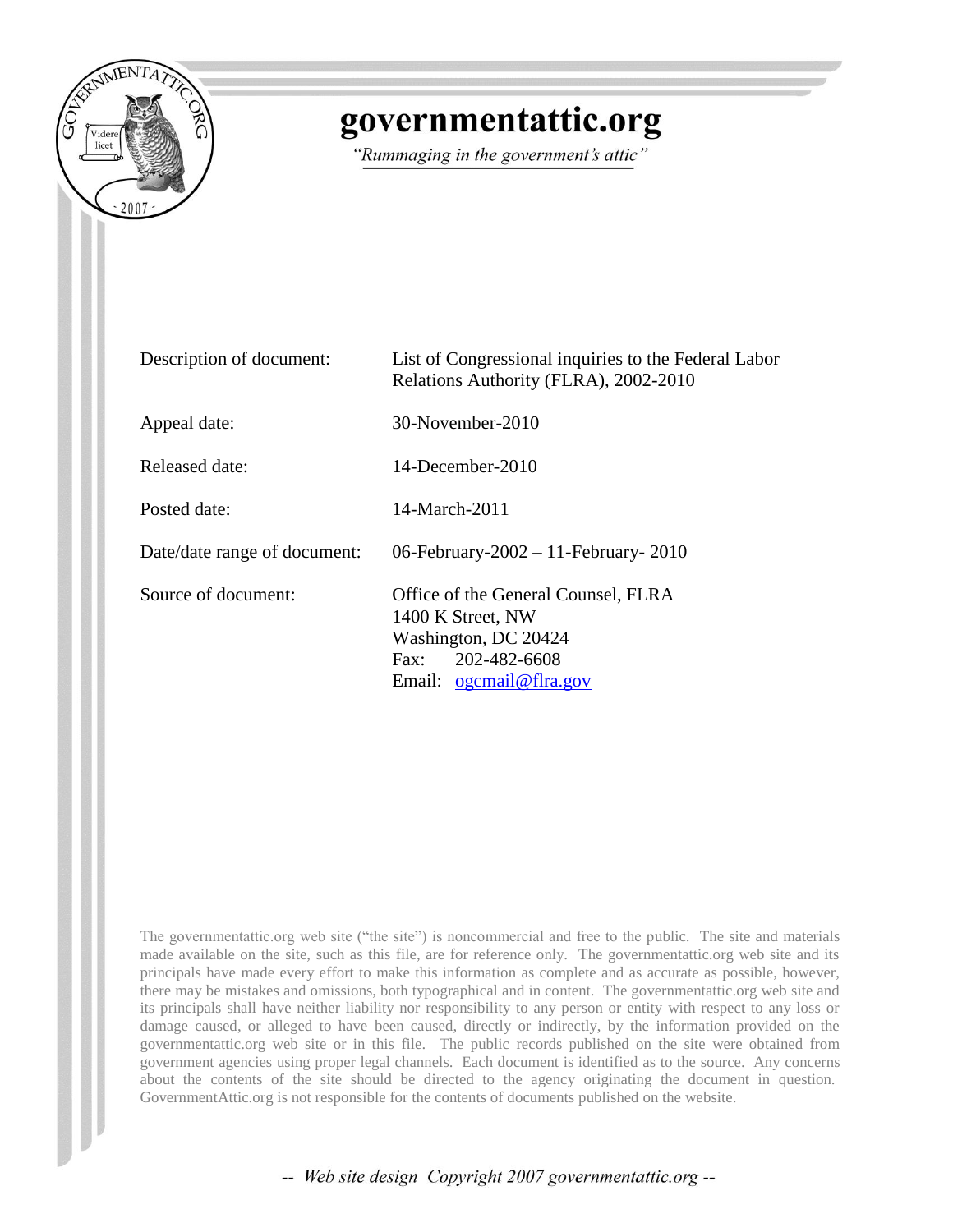

UNITED STATES OF AMERICA **FEDERAL LABOR RELATIONS AUTHORITY**  1400 K STREET NW · WASHINGTON, D.C. 20424-0001 (202) 482-6600 FAX: (202) 482-6608

December 14, 2010

OFFICE OF THE GENERAL COUNSEL

Re: FOIA Request

This replies to your Freedom of Information Act (FOIA) appeal. received on November 30, 2010, challenging the Office of the General Counsel FOIA Officer's decision denying your request for Congressional Inquiry Logs for the years 2002 through the current time on the basis that no records exist.

Your appeal has been granted. The FOIA Officer's representation that the OGC does not have records responsive to your request is accurate. However, in an effort to be responsive, we have examined our files and have attempted to compile a reconstructed list. (Attached). We have made a good faith effort to ensure that the list is as accurate as possible.

Sincerely, eer#4

Julia Clark General Counsel

**Enclosure**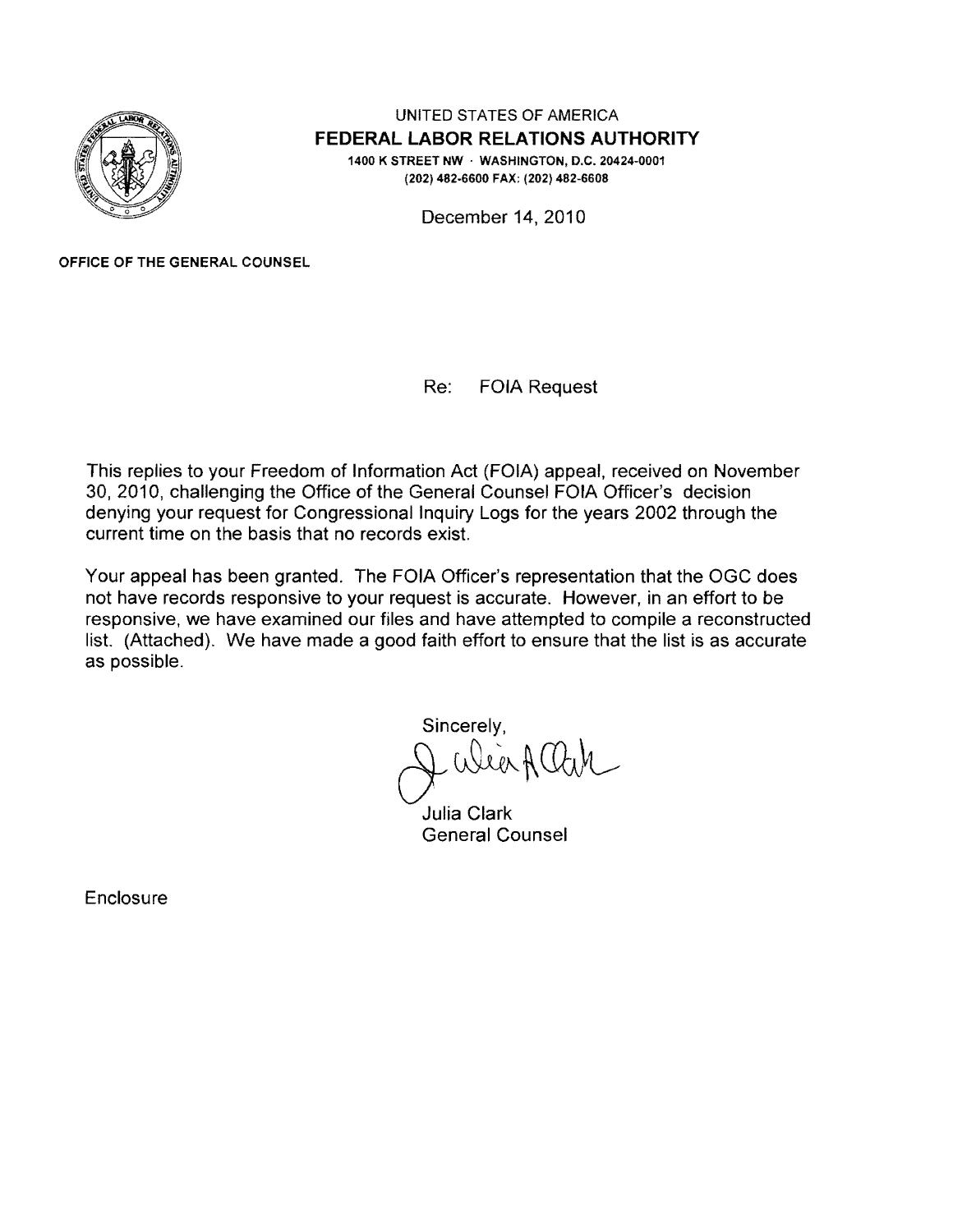## **Enclosure**

List of Congressional inquiries to the OGC and Regional Offices from January 1, 2002 to the present:

1. March 21, 2002 letter from Joe Barton, U.S. Representative, to FLRA, concerning a matter raised by a constituent inquiring about a matter raised in an Unfair Labor Practice (ULP) charge.

2. February 6, 2002 letter from Brian Kerns, U.S. Representative, to FLRA, concerning a matter raised by a constituent in a ULP charge.

3. February 21, 2002 letter from Kay Bailey Hutchison, U.S. Senator, to U.S. Department of Labor, referred to FLRA for response, concerning a matter raised by a constituent.

4. March 18, 2002 letter from Chuck Hagel, U.S. Senator, to FLRA, concerning a matter raised by a constituent.

5. March 22, 2002, letter from Bob Graham, U.S. Senator, to FLRA, concerning a matter raised by a constituent.

6. April 29, 2002, letter from James C. Greenwood, U.S. Representative, concerning a representation matter raised by a constituent.

7. May 30, 2002 letter from Bob Graham, U.S. Senator, to FLRA, concerning a matter raised by a constituent.

8. July 1, 2002 letter from Bob Graham, U.S. Senator, to FLRA, concerning a matter raised by a constituent.

9. July 1, 2002 letter from Paul Sarbanes, U.S. Senator, to FLRA, concerning a matter raised by a constituent.

10. July 3, 2002 letter from Bob Graham, U.S. Senator, to FLRA, concerning a matter raised by a constituent inquiring about ULP charges.

11. July 10, 2002 letter from Joe Barton, U.S. Representative, to FLRA, concerning a matter raised by a constituent inquiring about a ULP charge.

12. August 8, 2002 letter from Kay Granger, U.S. Representative, to National Labor Relations Board, referred to FLRA for response, concerning a ULP charge.

13. August 16, 2002 letter from Sue Myrick, U.S. Representative, to FLRA, concerning a matter raised by a constituent inquiring about a ULP charge.

14. September 3, 2002 letter from Jack Kingston, U.S. Representative, to FLRA, concerning a matter raised by a constituent.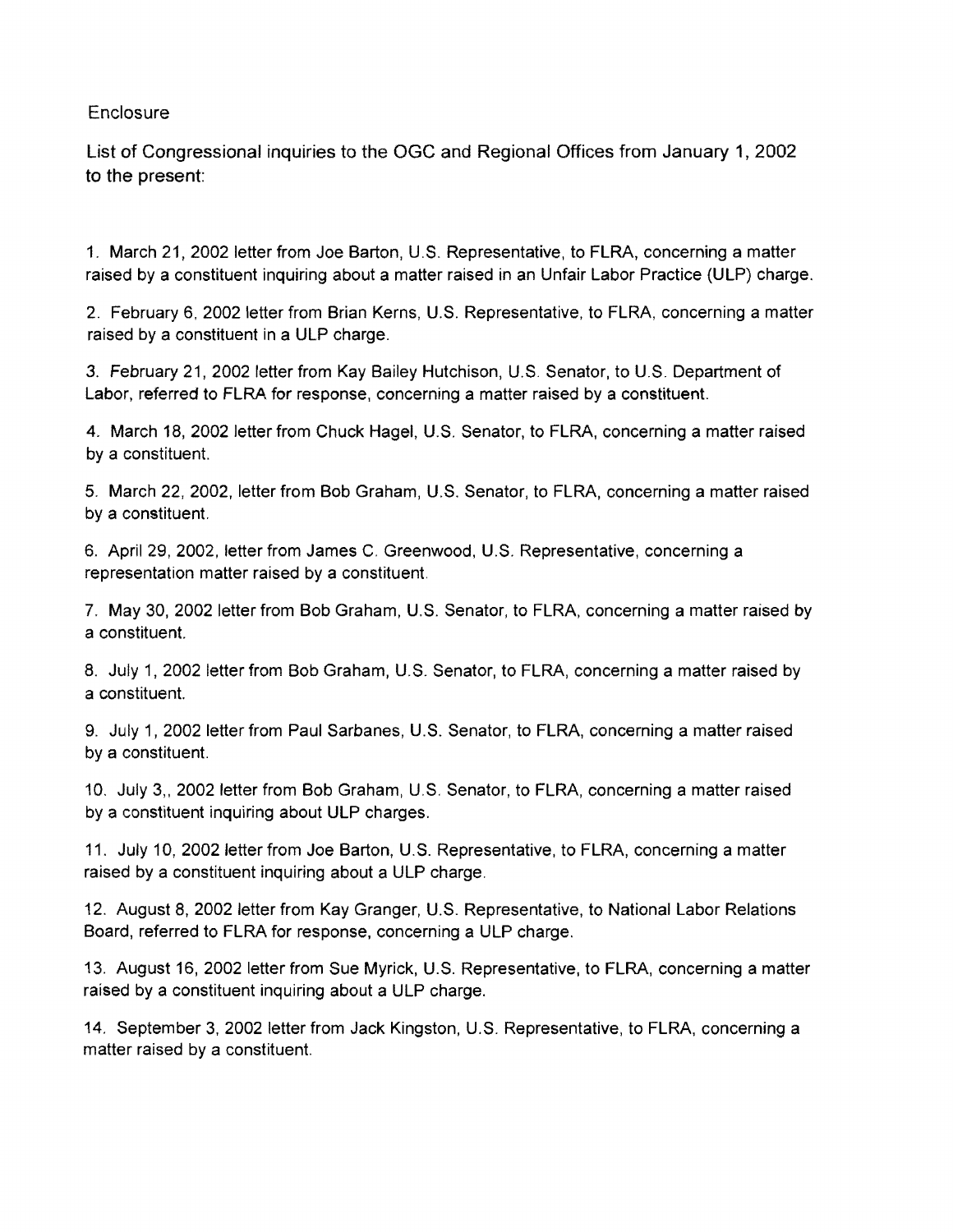15. December 27, 2002 letter from Lamar Smith, U.S. Representative, to FLRA, concerning a matter raised by a constituent.

16. March 13, 2003 letter from George Allen, U.S. Senator, to U.S. Department of Labor, referred to FLRA for response, concerning a matter raised by a constituent.

17. April30, 2003 letter from John D. Rockefeller, U.S. Senator, to FLRA, concerning a matter raised by a constituent.

18. June 23, 2003 letter from Jack Kingston, U.S. Representative, to FLRA, concerning a matter raised by a constituent.

19. July 23, 2003 letter from Bob Graham, U.S. Senator, to FLRA, concerning a representation matter raised by a constituent.

20. August 8, 2003 letter from Kay Bailey Hutchison, U.S. Senator, to FLRA, concerning a matter raised by a constituent.

21. August 28, 2003 letter from Kay Granger, U.S. Representative to FLRA, concerning matter raised by a constituent inquiring about Unfair Labor Practice charges.

22. December 4, 2003 letter from Mary Landrieu, U.S. Senator, to FLRA, concerning a matter raised by a constituent inquiring about a ULP charge

23. November 8, 2004 letter from Robert E. Andrews, U.S. Representative, to FLRA, concerning statistical data "related to cases that have been considered by the Boston Regional Office over the past five years."

24. January 28, 2004 letter from Ginny Brown-Waite, U.S. Representative, to FLRA, concerning a matter raised by a constituent.

25. May 11, 2004 letter from Bob Graham, U.S. Senator, to FLRA, concerning a matter raised by a constituent.

26. June 17, 2004 letter from Cliff Stearns, U.S. Representative, to FLRA, concerning a matter raised by a constituent.

27. July 24, 2004 letter from Arlen Spector, U.S. Senator, to FLRA, concerning a matter raised by a constituent.

28. July 22, 2004 letter from John Peterson, U.S. Representative, to FLRA, concerning a representation matter raised by a constituent.

29. July 21 and August 11, 2005 letters from Maria Cantwell, U.S. Senator, to FLRA, concerning a matter raised by a constituent inquiring about a ULP charge.

30. August 5, 2005 letter from Vernon Ehlers, U.S. Representative, to FLRA, concerning a matter raised by a constituent inquiring about a ULP charge.